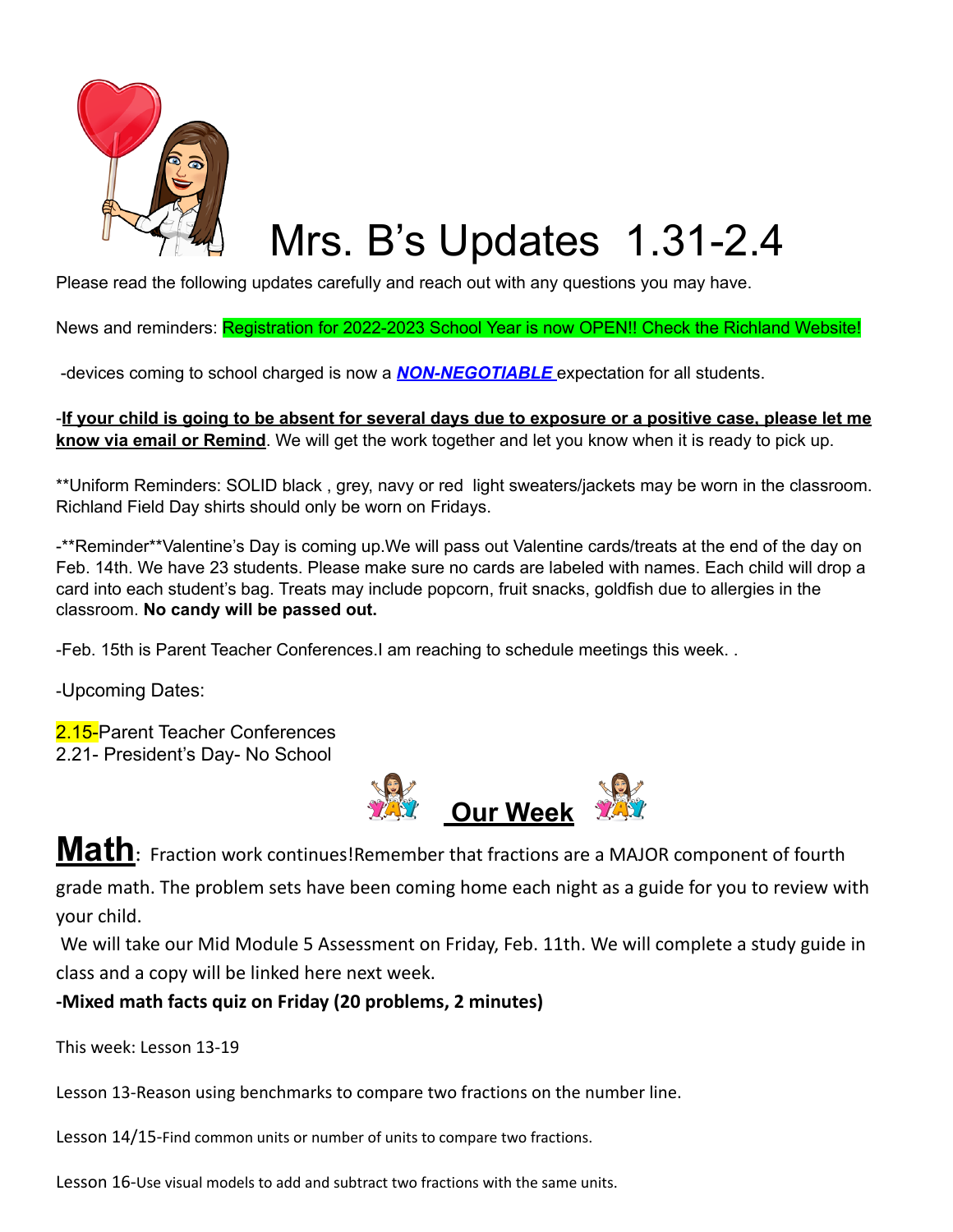Lesson 17-Use visual models to add and subtract two fractions with the same units, including subtracting from one whole.

Lesson 19-Solve word problems involving addition and subtraction of fractions.

#### REMINDER!! EXTRA CREDIT OPPORTUNITY:

Between the dates January 24th-Feb.4th, students can work on the following skills in IXL: 01, 04, 05, New!, O6, O7 (In between O5 and O6, there is a skill titled "New! Identify equivalent fractions using number lines), P1, P2, P3

\*9 skills are listed above. Students can choose 5 of those skills to earn a 100 SmartScore. If a student earns five100 SmartScores on any of the skills listed above, they will earn a 100 classwork grade to be added to our gradebook.

Extra Credit is optional, but must be completed within the allotted time frame. Extra credit is for those students who do not have any missing assignments.

-Students will have homework nightly. It will be written in the agenda daily by the students. A charged device is now part of nightly homework expectation.

# **ELA:**

Reading-**RL 4.6** - Compare and contrast the point of view from which different stories are narrated, including the difference between first- and third-person narrations. Grammar-Pronouns and Homophones Spelling-Varient Vowel o

| caught     | straw | halt    | stalk  | cough   |
|------------|-------|---------|--------|---------|
| laws       | awe   | talking | small  | fought  |
| drawn      | shawl | walker  | caller | thought |
| strawberry | alter | chalk   | squall | false   |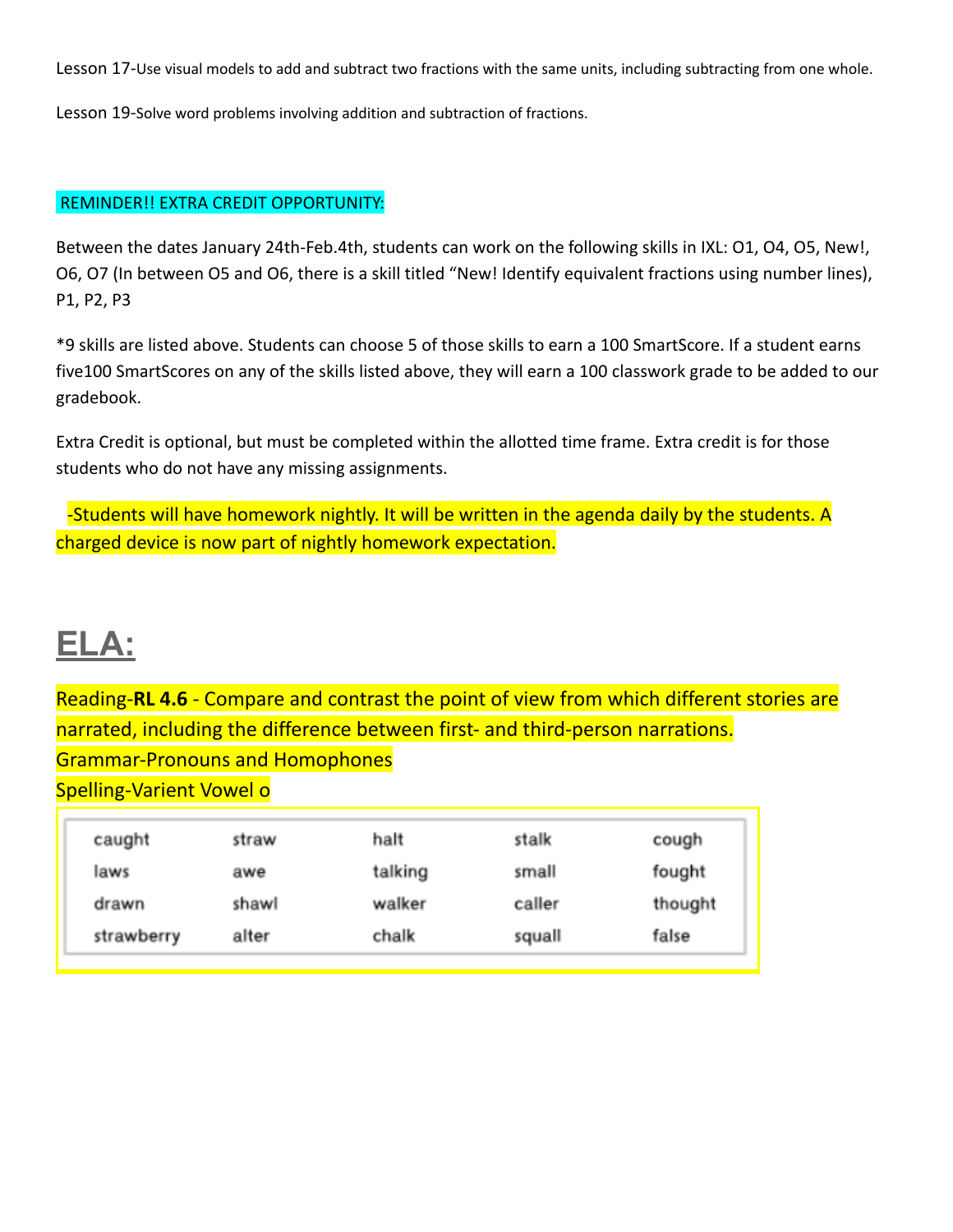## **Social Studies**: **4-01 Chapter 11/12 Industrial Revolution/Slavery in**

#### **the South**

**Assignments are linked on [Assignments Tab](https://schools.scsk12.org/Page/14428) of my page on the Richland Website**

Monday: Begin Flashcards Ch 11- Due Wednesday Begin Study Study Guide Ch 11- Due Thursday Tuesday: Flashcards Chapter 11- These should be done by Wednesday and may be sent home for homework as needed Continue Study Guide Questions Chapter 11/12 Kahoot

**Wednesday** Vocabulary Review Ch 11 Flashcards Ch 12 Study Guide Questions Chapter 12 [BrainPop](https://www.brainpop.com/socialstudies/famoushistoricalfigures/andrewjackson/) Industrial Revolution

Thursday: Vocabulary Review Ch 12 Finish Chapter Study Guide Black History Footprints Project

Friday: Chapter 11/12 Quiz Study Guide and Flashcards are due today

### **Science**: **4-04 Earth's Structures**

Monday: **Flashcards** Begin Study Guide

Tuesday: Vocab Review Continue Flashcards and Study Guide

Wednesday: Review Kahoot Flashcards and Study Guide

Thursday: Earth's Structures Video and Lab